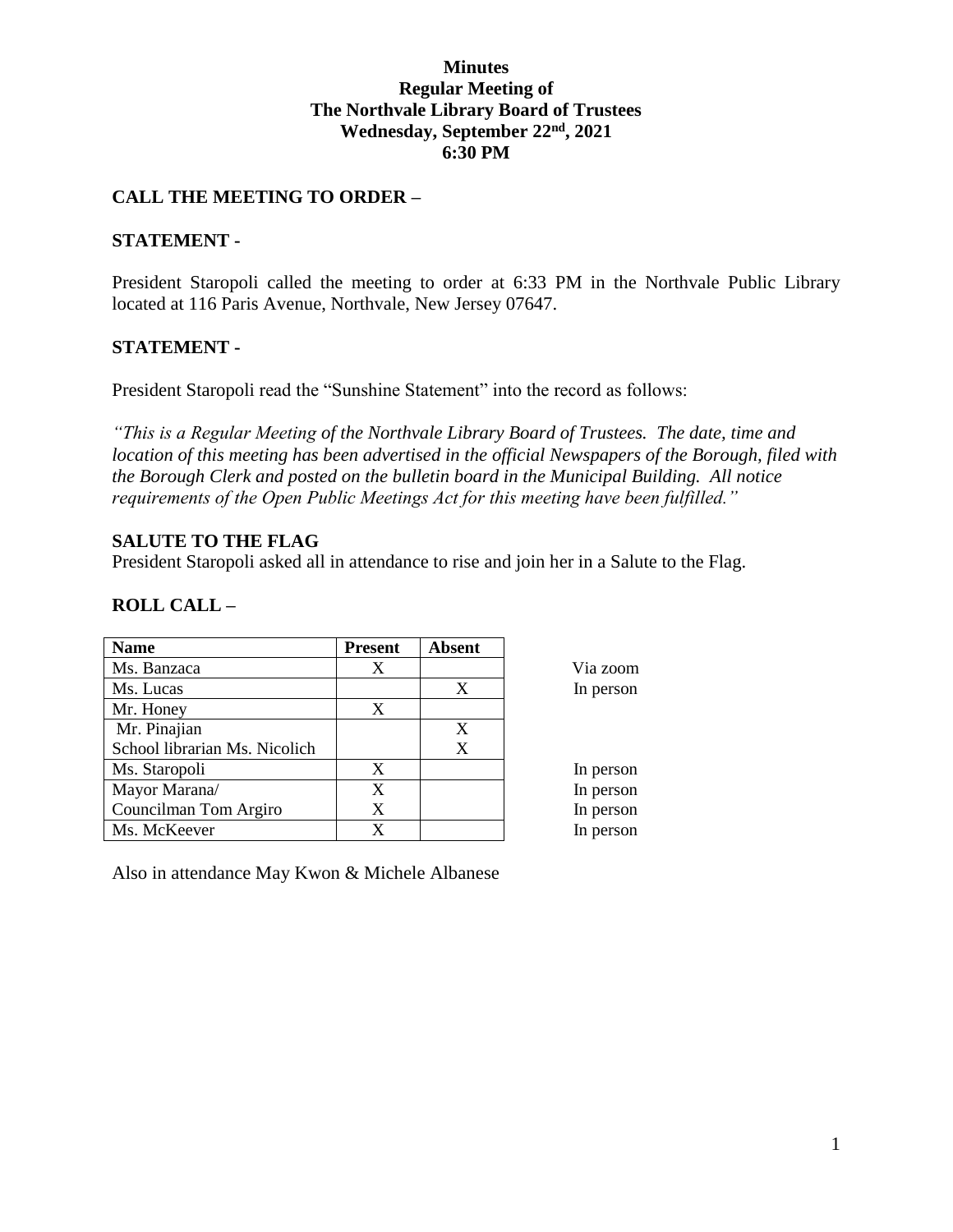# **APPROVAL OF MINUTES**

Resolved to approve the minutes from the August  $25<sup>th</sup>$ ,  $2021$  regular board meeting.

The minutes were adopted on a roll call vote as follows:

| <b>Name</b>   | <b>ACTION</b> | <b>YES</b> | NO | <b>ABSENT</b> | <b>ABSTAIN</b> |
|---------------|---------------|------------|----|---------------|----------------|
| Ms. Banzaca   |               | X          |    |               |                |
| Ms. Lucas     |               |            |    | X             |                |
| Mr. Honey     |               | X          |    |               |                |
| Mr. Pinajian  |               |            |    | X             |                |
| Ms. Nicolich  |               |            |    |               |                |
| Ms. Staropoli | Motion        | X          |    |               |                |
| Mayor Marana  | Second        | X          |    |               |                |
| Mr. Argiro    |               |            |    |               |                |
| Ms. McKeever  |               |            |    |               |                |

# **GENERAL DISCUSSION –**

## **DIRECTORS REPORT-**

#### **Program highlights**

- August Crafts: 242 kits (JV crafts 227, Adult crafts 15)
- August Story Time: 18 in-person, 513 total views on Facebook and Instagram
- August Music with Miss Nita: 35 in-person
- August Canvas Painting for Adults in-person with Kari: 12 adults in-person
- The Fall concert with Dr David Podles was well received. 14 adults in-person
- Summer Reading

Total Registration: 87, Total Raffle Tickets: 1122

Prize Winners:

Adult: Christine Fabiano, Sara Piersons, and Minhee Park

Pre-K: Rushil Shah

Kids: Alyssa Anil, Jiyan Mistry, Maxwell Fabiano, and Ardit Hyra

Teen: Eubie Jung, Howard Lee, and Arbra Hyra

We also had 15 people at the Unique Creatures summer reading launch and 35 people at magician Steve Woyce's summer reading finale.

#### **Upcoming Programs/Ideas**

- Decorate and paint birdhouse Oct 7th.
- Pumpkin Clay Kits for October

● ESL Conversation class for Adults may resume in October. Our instructor Antonio Brugnoli will let us know.

# **Administrative**

● Library Cards: 1,884 patrons registered as of September 16, 2021. 23 new library cards since August's report.

- Fine Free to December 31, 2021 was approved by the Library Board at August's meeting
- Approve proposed 2022 holiday schedule

#### **Strategic Plan**

● The Community Survey has been posted and released, responses are being received via online form and paper. To date there are 60 responses.

• ADA project - AIA report has been finalized. The vendor signed and returned to the Library.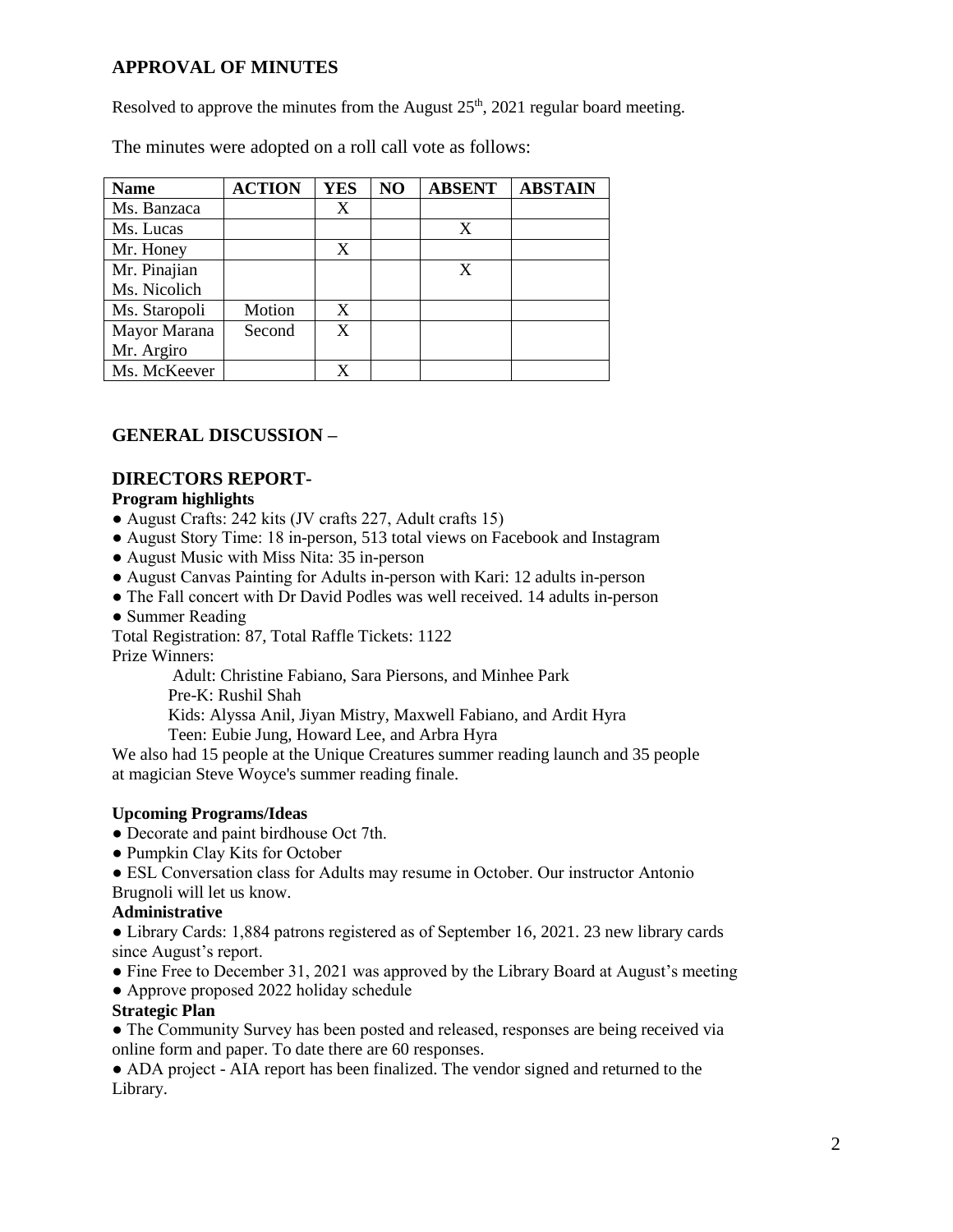# **Friends of the Library Report-**

N/A

#### **Treasurer's Report-**

The Library is 17% under budget thru September 22<sup>nd</sup>. Regular account balance: \$74,139. Capital account balance: \$151,004.

## **ROLL CALL VOTES-**

Resolved to approve the regular account claims list for September in the amount of \$3,639.02: The resolution was adopted on a roll call vote as follows:

| <b>Name</b>   | <b>ACTION</b> | <b>YES</b> | NO | <b>ABSENT</b> | <b>ABSTAIN</b> |
|---------------|---------------|------------|----|---------------|----------------|
| Ms. Banzaca   |               | X          |    |               |                |
| Ms. Lucas     |               |            |    | X             |                |
| Mr. Honey     |               | X          |    |               |                |
| Mr. Pinajian  |               |            |    |               |                |
| Ms. Nicolich  |               |            |    |               |                |
| Ms. Staropoli | Second        | X          |    |               |                |
| Mayor Marana  | Motion        | X          |    |               |                |
| Mr. Argiro    |               |            |    |               |                |
| Ms. McKeever  |               |            |    |               |                |

Resolved to approve the 2022 Library Holiday Schedule: The resolution was adopted on a roll call vote as follows:

| <b>Name</b>   | <b>ACTION</b> | <b>YES</b> | N <sub>O</sub> | <b>ABSENT</b> | <b>ABSTAIN</b> |
|---------------|---------------|------------|----------------|---------------|----------------|
| Ms. Banzaca   | Second        | X          |                |               |                |
| Ms. Lucas     |               |            |                | X             |                |
| Mr. Honey     |               | X          |                |               |                |
| Mr. Pinajian  |               |            |                | X             |                |
| Ms. Nicolich  |               |            |                |               |                |
| Ms. Staropoli | Motion        | X          |                |               |                |
| Mayor Marana  |               | X          |                |               |                |
| Mr. Argiro    |               |            |                |               |                |
| Ms. McKeever  |               |            |                |               |                |

Resolved to approve hiring Nayda Rondon as an adult programming coordinator for between 13- 20 hours each week at \$18.00 with a 9/28 start date:

The resolution was adopted on a roll call vote as follows:

| <b>Name</b>   | <b>ACTION</b> | <b>YES</b> | NO | <b>ABSENT</b> | <b>ABSTAIN</b> |
|---------------|---------------|------------|----|---------------|----------------|
| Ms. Banzaca   |               | X          |    |               |                |
| Ms. Lucas     |               |            |    | X             |                |
| Mr. Honey     |               | X          |    |               |                |
| Mr. Pinajian  |               |            |    | X             |                |
| Ms. Nicolich  |               |            |    |               |                |
| Ms. Staropoli | motion        | X          |    |               |                |
| Mayor Marana  |               | X          |    |               |                |
| Mr. Argiro    |               |            |    |               |                |
| Ms. McKeever  | Second        |            |    |               |                |